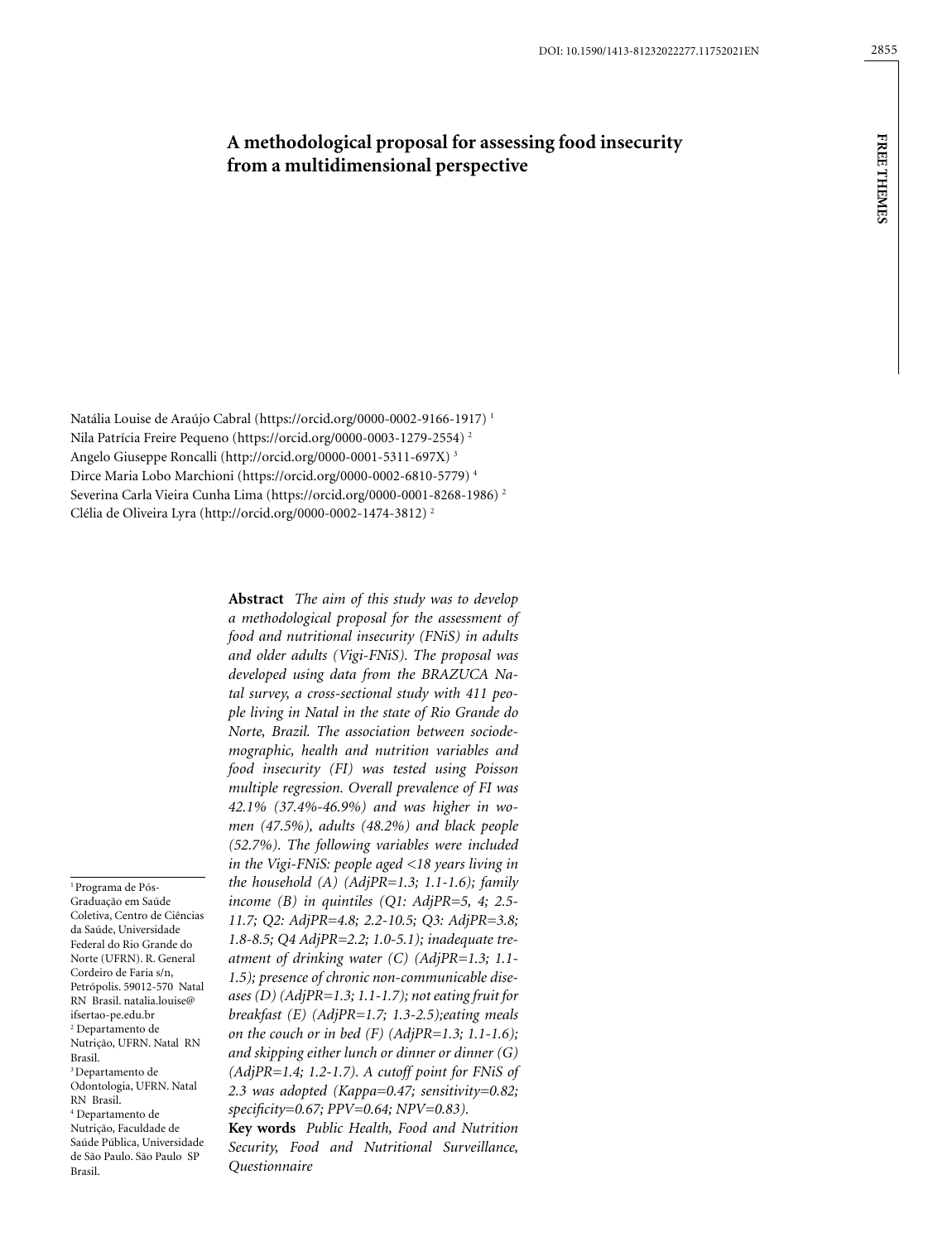## **Introduction**

Food and nutrition security (FNS) is the realization of the right to regular and permanent access to quality food in sufficient quantity, without compromising access to other basic needs, based on healthy and environmentally, culturally, economically and socially sustainable food practices<sup>1</sup>. When people are unable to realize any one of its dimensions, food and nutrition insecurity (FNiS) occurs.

FNS has four dimensions: availability, access, utilization and stability, which include production and physical and economic access to food, adequate biological utilization, nutritional value, and regular access to adequate water and sanita- $\text{tion}^2$ .

The rise in food insecurity (FI) in Brazil is worrying. Data from the 2018 National Household Budget Survey show a 63% increase in the prevalence of FI compared to 2013, when 22.6% of households experienced this problem. Rates are highest in the North (57.0%) and Northeast (50.3%). The state of RN had the 3<sup>rd</sup> highest prevalence of FI in the Northeast (54.7%) after Alagoas and Bahia<sup>3</sup>.

The prevalence of severe FI increased by 27.6% between 2018 and 2020 in Brazil. Besides the political, social and economic crises, the upward trend in FI has been increased by the coronavirus pandemic, raising Brazil's deeply inequalities<sup>4,5</sup>.

FI is associated with negative health outcomes such as malnutrition, chronic diseases and low quality of life<sup>6,7</sup>. It is therefore a structural problem and its determinants need to be monitored8 . The Brazilian Food Insecurity Scale (BFIS), a psychometric scale, is the most widely used measure of household FI in Brazil<sup>9</sup>.

Despite their use in epidemiological studies, the results obtained from subjective scales may be affected by the respondent's perceptions of FI, which is a limitation for data interpretation, especially in contexts of socioeconomic instability<sup>10</sup>. In addition, because the BFIS only assesses access to food<sup>9</sup> and the food component of FNS<sup>11</sup>, complementary indicators need to be used to assess other aspects such as nutrition, especially because of high prevalence of overweight, obesity and associated chronic morbidities in Brazil<sup>12.13</sup>.

Moreover, the growing consumption of ultra-processed foods and unhealthy eating practices have a significant socioeconomic and environmental impact on food systems<sup>14</sup> and it is important to consider the relationship between the country's inequalities and FNiS. Monitoring FNiS is a crucial element of food and nutrition surveillance within Brazil's national health service, providing assessment indicators that help public health managers tailor polices to the population's needs<sup>15</sup>.

Given its multiple facets, complementary indicators are needed to provide a broader picture of FNiS, including the dimensions of availability, access, utilization and stability<sup>16</sup>. The aim of this study was to develop a methodological proposal for the assessment of food and nutrition insecurity in adults and older persons.

### **Methods**

The proposal Vigi-FNiS was developed using data from the cross-sectional study "Food insecurity, health and nutrition among adults and older adults in a state capital in the Northeast of Brazil: BRAZUCA Natal Survey", which is part of a population-based multicenter survey called the Brazilian Usual Consumption Assessment (BRAZUCA).

#### **Study population**

The BRAZUCA Natal survey used multistage cluster sampling to select census tracts and households. The size and allocation of the sample elements were defined based on the main outcomes assessed by the study. The sample design effect (deff) was assumed to be 1.5, non-response was expected to be 15% and "no one at home" households were added. The sample size for each tract (adults and older adults of both sexes) was calculated adopting an estimated prevalence of 50%, 8% margin of error and 95% confidence level.

The census tracts were selected using probability proportional to the number of households and stratified by region and income to ensure a spatial distribution considering socioeconomic status. The secondary units were selected by simple random sampling. The number of households was defined based on the minimum sample size and proportion of different elements of each demographic group per household, based on the 2010 Census. The correction factor was 0.9 to compensate for losses, resulting in the selection of 71 census tracts and an estimated sample of 1,032 people (258 per tract).

Data collection was interrupted due to the COVID-19 pandemic. This article presents a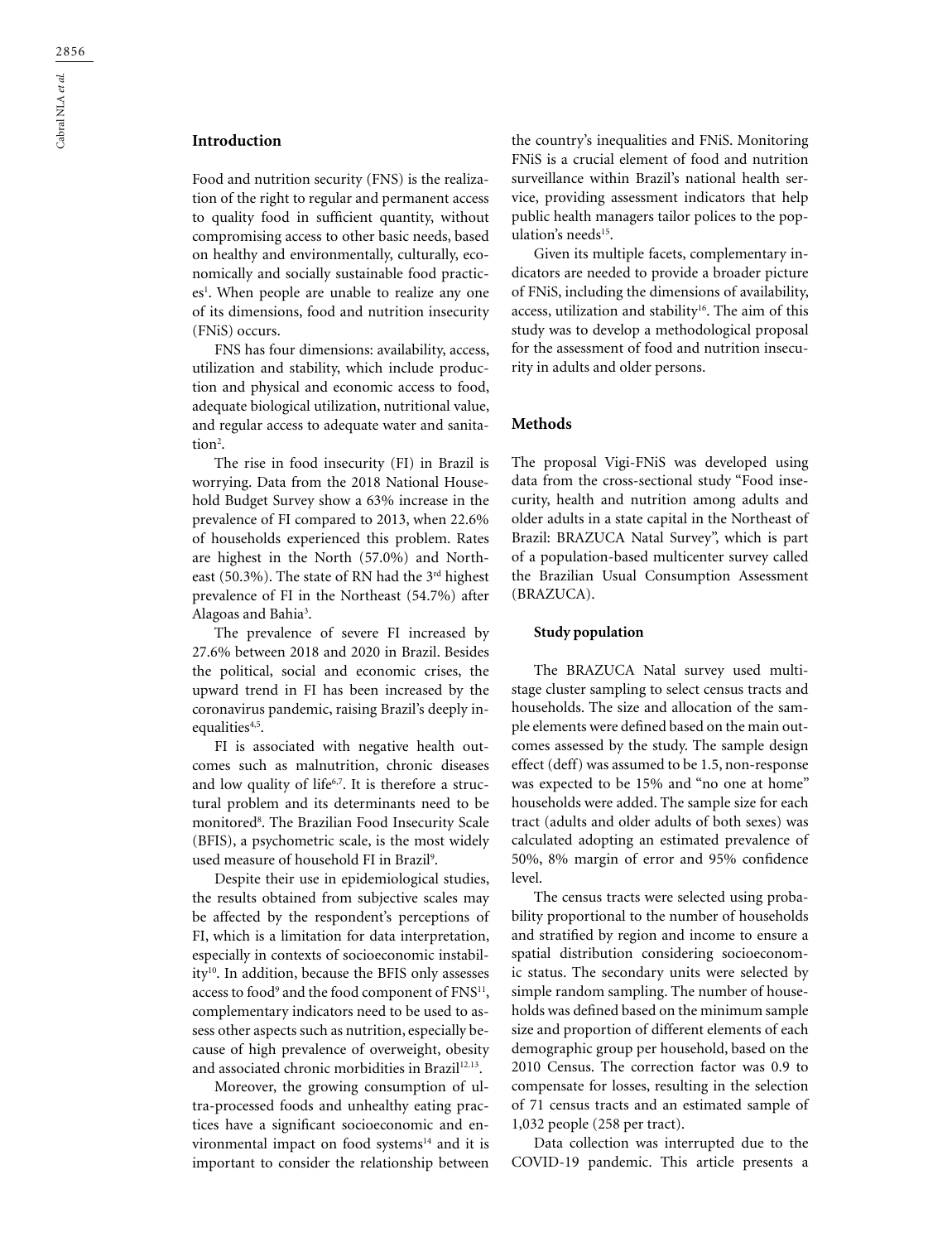cross-section from the data collected before that. People of both sexes, physically and cognitively able to answer the questionnaires and have their anthropometric measurements taken were assessed from June 2019 to March 2020, totaling 411 respondents.

Twenty-seven of the 71 census tracts were included (38%). To determine the equivalence of the collected and estimated samples, the effects of census tract loss were analyzed by comparing the socioeconomic and demographic variables in the studied and non-studied tracts, testing for potential sampling bias. The following variables were analyzed using t-test and missing value analysis (p-value<0.05): "number of permanent private households", "number of residents living in the permanent private households", "mean number of residents", "mean nominal income" and "sex ratio". The analysis showed that the losses were random (p=0.135, Little's MCAR test).

The study was undertaken in accordance with the regulatory norms and standards for research involving human subjects set out in National Health Council Resolution 466/2012 and approved by Onofre Lopes University Hospital/Federal University of Rio Grande do Norte's research ethics committee (CAAE No. 96294718.4.2001.5292, Approval No. 3.531.721). Risks and benefits of the study were explained to potential participants and all respondents signed an informed consent form.

#### **Data collection**

The socioeconomic, demographic, nutrition and health data were collected using an electronic questionnaire Epicollect5 App ([https://](https://five.epicollect.net/) [five.epicollect.net/](https://five.epicollect.net/)). The interviews were conducted by previously trained interviewers at the respondent's home or the local health center. All stages of data collection were explained in a data collection manual and guide to anthropometry developed by the research team containing instructions about standardized questionnaires and standard operating procedures for carrying out physical examinations and taking anthropometric measurements.

The anthropometric measurements (weight, height) were taken according to the procedures recommended by World Health Organisation (WHO)17. Body weight was measured using a 150 kg capacity and 50 g accuracy electronic scale. Height was measured using a 1 mm precision portable stadiometer. Body mass index (BMI) (kg/m²) was classified according to WHO criteria<sup>17</sup> for adults and to Lipschitz<sup>18</sup> for older adults.

Eating practices were assessed using a scale for measuring the healthy eating practices recommended in the Dietary Guidelines for the Brazilian Population (DGBP) developed by Gabe and Jaime<sup>19</sup>. This scale was used because Brazil's dietary guidelines<sup>20</sup> considers the multiple dimensions of eating practices and food choices, including environmental, cultural, socioeconomic and behavioral aspects $21$ , such as the concept of FNS. Adherence to guidelines was classified based on an adaptation of the original classification as follows: low (<32 points), moderate (32 to 41 points) and high  $(>41 \text{ points})^{22}$ . Each scale item was assessed to determine associations between different eating practices and FI.

Health was assessed by the presence of self-reported chronic non-communicable diseases CNCD (hypertension, diabetes, arthritis, stroke, depression, cancer, cardiovascular diseases, chronic lung diseases, chronic kidney disease).

#### **Theoretical framework and item selection**

The selection of items to be included in the Vigi-FNiS considered the theoretical plausibility of an association between the study variables and outcome (FI), based on the dimensions access, stability, and biological utilization. This is an innovative approach insofar as it provides a single set of variables that have a general relation to FI when analyzed in isolation.

FI was assessed using the BFIS, which is widely used in national epidemiological studies. For analysis purposes, FI was grouped into food security (FS) and food insecurity (mild, moderate and severe).

The study population was characterized by the sociodemographic variables: sex, age (20-59 years, 60 years and over), self-reported color/race (white, brown and others, black) and marital status (married/living in stable union, single/separated/divorced, widow).

The socioeconomic and health variables were selected according to the dimensions of FNS: (a) Access: family income in quintiles  $(Q1=$  up to R\$ 1,091.80; Q2= R\$ 1,091.81 to R\$ 2,000; Q3= R\$ 2,000.01 to R\$ 3,000; Q4= R\$ 3.000.01 to R\$ 6,000; Q5= over R\$ 6,000); number of residents living in the household  $(\leq 3, 4-5, \geq 6)$ , people aged under 18 years living in the household; (b) Stability: occupation (employed, unemployed, retired), education level (illiterate, 1 to 4 years, 5 to 9 years, 10 to 11 years, 12 years or more); (c) Biological utilization: access to basic sanita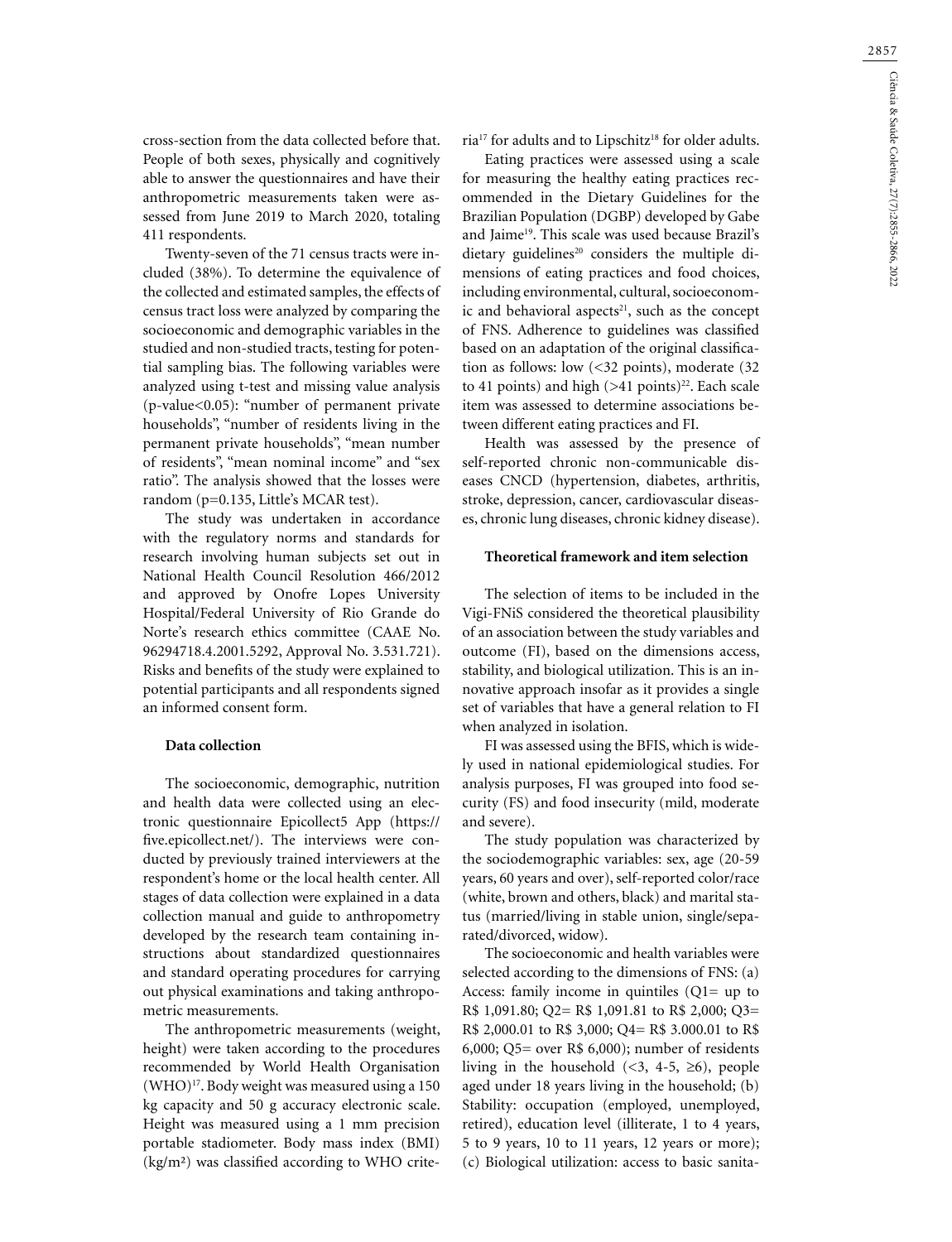tion (adequate, inadequate); frequency of water supply (daily, at least once a week, less than once a week); treatment of drinking water (treated, untreated); nutritional status - BMI (inadequate: underweight + excess weight, normal weight); CNCD (yes or no); eating practices (items from the healthy eating practices scale).

### **Development of a statistical model for measuring FNiS**

Data were analyzed using SPSS® version 23. Bivariate analysis was performed to determine the association between each item on the healthy eating practices scale and FI based on crude prevalence ratios (PR) and their respective confidence intervals (95%CI). Variables that obtained a p-value of ≤0.20 in the bivariate analysis were retained in the second stage.

The aim of the methodological proposal was to create an easy-to-use, rapid and low-cost screening tool with a reliable, easy-to-understand scale. To this end, we recategorized the variables occupation (unemployed/without a job or employed and/or retired), frequency of water supply (inadequate - not daily or adequate - daily), and items from the healthy eating practices scale (never/rarely or almost always/always).

In the second stage, we performed Poisson multiple regression to define the statistical model that best predicts FI to make up the Vigi-FNiS. We used Poisson regression instead of logistic regression because this method is more suited to cross-sectional studies where the prevalence of outcomes is high<sup>23</sup>. Variables with a p-value of >0.10 were removed at each stage until the final model, where only variables with a p-value of < 0.05 were retained. The assumptions were tested using the omnibus test  $(p<0.05)$  and p-value for deviance (p>0.05) to determine significance and goodness-of-fit, respectively. Model efficiency was measured using the ROC curve.

In the third stage, each item on the scale was scored using the respective approximate regression coefficient value  $(β)$  of each variable. The cutoff point for FNiS was determined using the ROC curve.

#### **Results**

FI was present in 42.1% (37.4%-46.9%) of the respondents (26% mild, 9.2% moderate and 6.8% severe) and was significantly higher among women (47.5%; 95%CI 41.2-53.8), adults (48.2%; 95%CI 41.7-54.8) and black people (48.4; 95%CI 42.4-54.6).

Table 1 shows the socioeconomic, health and nutrition variables by dimensions of FNS. About the dimension Access, prevalence of FI was highest among people from households with persons aged under 18 (57.3%) and being from this group increased the likelihood of FI by 80%. Prevalence of FI increased proportionally to the number of residents living in the household and was 2.1 times higher in those with six or more residents than in those with up to three people (75.0% *versus* 35.7%).

In the dimension Stability, a significant association was found between not having a job or pension and FI (56.1%) (PR=1.5; 1.1-1.9), with lower prevalence among the retired (34.0%), followed by the employed (38.6%). FI prevalence varied significantly  $(p<0.001)$  according to education level, being higher among respondents who were illiterate (64.3%; PR=3.3) and those with 1 to 4 years of schooling (51.7%; PR=2.7).

About Biological utilization, prevalence of FI was high among residents from households with poor basic sanitation (48.4%) and being in this group increased the likelihood of FI by 140%. Inadequate water supply (not daily) increased the likelihood of FI by 50%. Prevalence in this group was 59.0%. Finally, the prevalence of FI among respondents who did not drink treated water (mineral, filtered or boiled) was 79.5% (PR=2.1; 1.7-2.6).

Regarding eating practices and nutritional status, no association was found between being underweight and excess weight and FI. However, the prevalence of inadequate nutritional status was high, with 70% of respondents being overweight and 4.7% underweight.

The analysis of adherence to healthy eating practices revealed an inverse association between FI and overall healthy eating practices scale score. Respondents with low adherence to the healthy eating practices were 1.8 times more likely to report FI than those with a high score (58.2% *versus* 32.5%), while those who obtained a low score (PR=1.8; 1.3-2.4) were 1.3 time more likely to report FNiS than those with a moderate score  $(1.5; 1.1-1.9).$ 

Figure 1 shows the eating practices that showed a significant association  $(p<0.05)$  with FI and were therefore retained as marker of eating practices in the multiple analysis.

Skipping at least lunch and dinner (63.2%), eating meals on the couch or in bed (57.9%), snacking between meals (56.9%), drinking pro-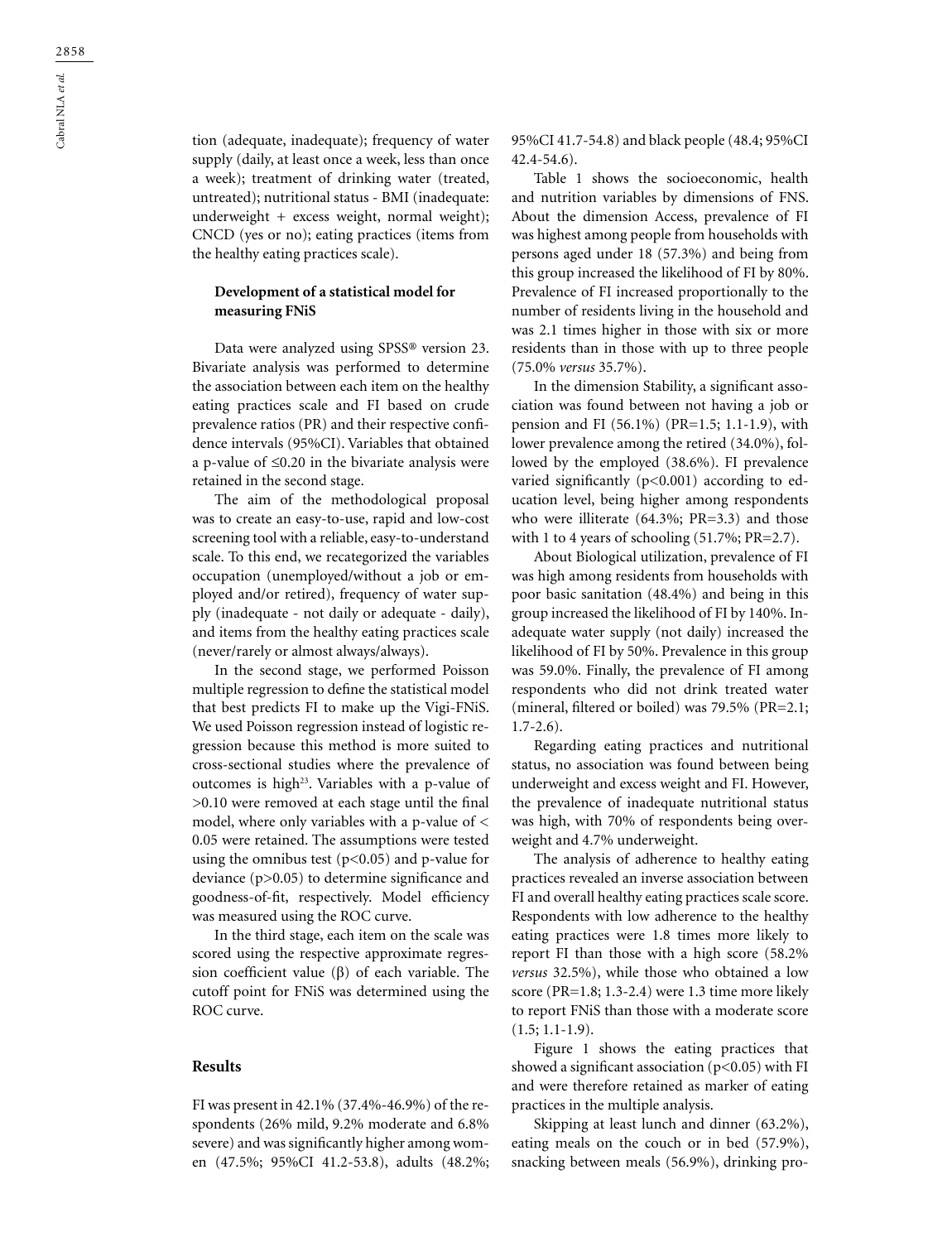| Dimensions and indicators                   | $\mathbf n$ | Prevalence of FI | <b>Crude PR</b> | 95%CI        | $p^*$                   |
|---------------------------------------------|-------------|------------------|-----------------|--------------|-------------------------|
| Access                                      |             |                  |                 |              |                         |
| People under 18 living in the household     |             |                  |                 |              | < 0.0001                |
| Yes                                         | 164         | 57.3             | 1.8             | $1.4 - 2.2$  |                         |
| No                                          | 247         | 32.0             |                 |              |                         |
| Number of residents living in the household |             |                  |                 |              | < 0.0001                |
| $\geq 6$                                    | 40          | 75.0             | 2.1             | $1.6 - 2.7$  |                         |
| 4 to 5                                      | 130         | 43.8             |                 |              |                         |
| Up to 3                                     | 241         | 35.7             |                 |              |                         |
| Family income                               |             |                  |                 |              | < 0.0001                |
| Q1 (Up to R\$ 1,091.80)                     | 82          | 69.5             | 8.2             | 3.8-17.9     |                         |
| Q2 (R\$ 1,091.81 to R\$ 2,000.00)           | 97          | 61.9             | 7.3             | $3.4 - 16.0$ |                         |
| Q3 (R\$ 2,000.01 to R\$ 3,000.00)           | 78          | 41.0             | 4.9             | $2.2 - 10.9$ |                         |
| Q4 (R\$ 3,000.01 to R\$ 6,000.00)           | 83          | 21.7             | 2.6             | $1.1 - 6.1$  |                         |
| Q5 (Over R\$ 6.000.00)                      | 71          | 8.5              |                 |              |                         |
| Stability                                   |             |                  |                 |              |                         |
| Occupation                                  |             |                  |                 |              | 0.01                    |
| Without a job                               | 123         | 56.1             | 1.5             | $1.1 - 1.9$  |                         |
| Employed                                    | 132         | 38.6             |                 |              |                         |
| Retired                                     | 156         | 34.0             |                 |              |                         |
| <b>Education</b> level                      |             |                  |                 |              | < 0.001                 |
| Illiterate                                  | 28          | 64.3             | 3.3             | $1.9 - 5.6$  |                         |
| 1 to 4 years                                | 118         | 51.7             | 2.7             | $1.6 - 4.3$  |                         |
| 5 to 9 years                                | 63          | 44.4             | 2.3             | $1.3 - 3.9$  |                         |
| 10 to 11 years                              | 125         | $40.8\,$         | 2.1             | $1.3 - 3.5$  |                         |
| 12 years or more                            | 77          | 19.2             |                 |              |                         |
| <b>Biological utilization</b>               |             |                  |                 |              |                         |
| Access to basic sanitation                  |             |                  |                 |              | 0.01                    |
| Inadequate                                  | 213         | 48.4             | 1.4             | $1.1 - 1.7$  |                         |
| Adequate                                    | 198         | 35.4             |                 |              |                         |
| Frequency of water supply                   |             |                  |                 |              | 0.001                   |
| Inadequate                                  | 78          | 59.0             | 1.5             | $1.2 - 1.9$  |                         |
| Adequate                                    | 333         | 38.1             |                 |              |                         |
| Treatment of drinking water                 |             |                  |                 |              | < 0.0001                |
| Inadequate (not daily)                      | 44          | 79.5             | 2.1             | $1.7 - 2.6$  |                         |
| Adequate (daily)                            | 367         | 37.6             |                 |              |                         |
| Nutritional status                          |             |                  |                 |              | 0.05                    |
| Inadequate (underweight + excess weight)    | 308         | 44.8             | 1.1             | $1.0 - 1.8$  |                         |
| Adequate (normal weight)                    | 103         | 34.0             |                 |              |                         |
| Adherence to dietary guidelines             |             |                  |                 |              | $< 0.0001$ <sup>+</sup> |
| Low                                         | 55          | 58.2             | 1.8             | $1.3 - 2.4$  |                         |
| Moderate                                    | 165         | 47.9             | 1.5             | $1.1 - 1.9$  |                         |
| High                                        | 191         | 32.5             |                 |              |                         |
| Chronic diseases                            |             |                  |                 |              | 0.06                    |
| At least one                                | 291         | 45.0             | 1.3             | $1.0 - 1.7$  |                         |

**Table 1.** Socioeconomic, health and nutrition characteristics of respondents according to the dimensions of food and nutrition security. BRAZUCA Natal survey (2019-2020).

\*Pearson's chi-square test. †Chi-square test for linear trend.

None 120 35.0

Source: Authors.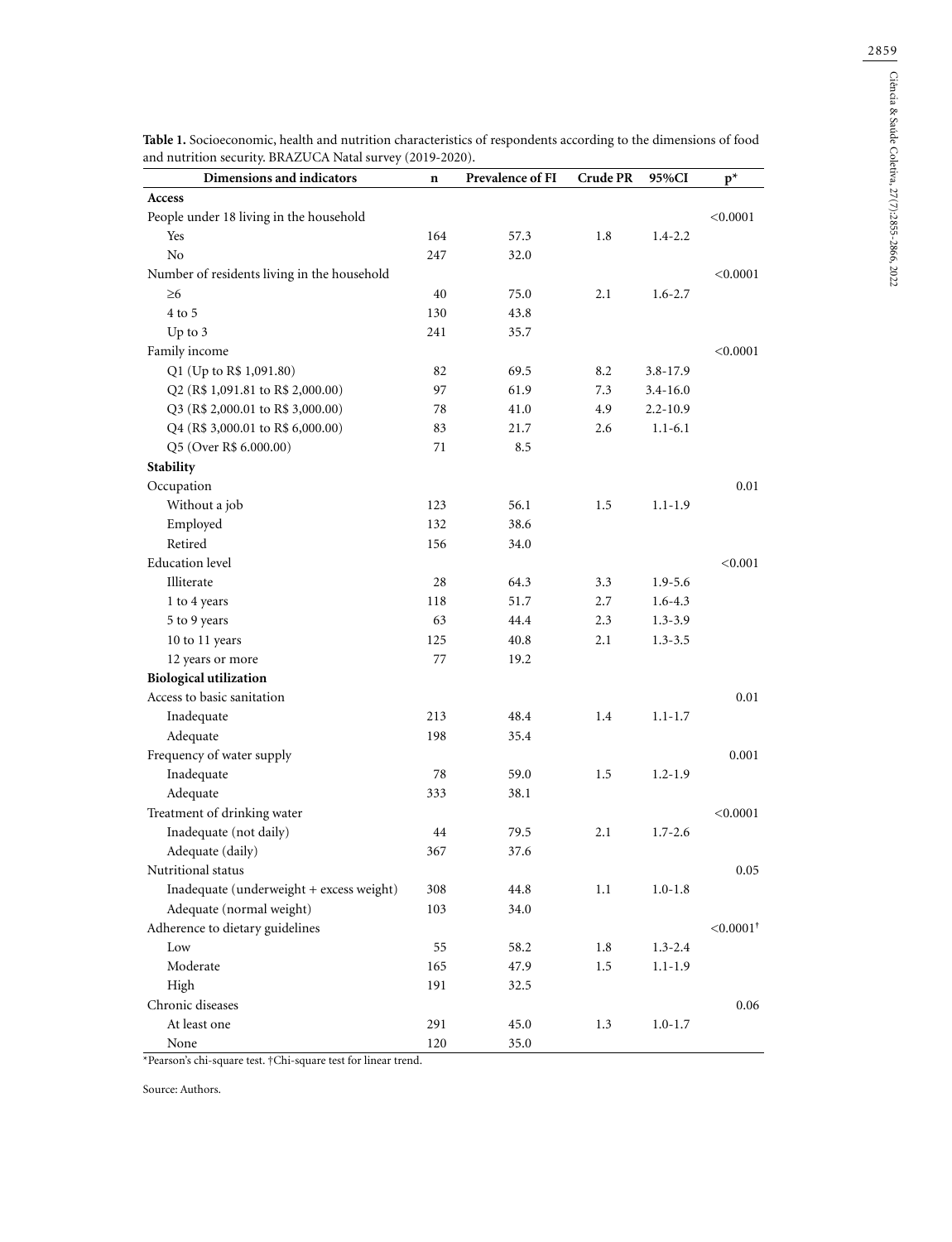cessed juice drinks (56.5%), and using mealtimes to do other things (56.3%) were the markers that showed the highest prevalence of FI. About healthy eating practices, responding "never" or "rarely" for the following items was significantly associated with FI: eat calmly (54.2%), eat fruit for breakfast (52.5%), eat fruit for snacks (49.3%), preference for organic vegetables (45.0%), replace beans with peas, lentils or chickpeas now and again (43.4%), take part in preparing food (34.4%), eat around a table (34.1%), and buy food at markets (32.8%). The items take food with you when you go out in case you feel hungry (p=0.10) and use wholegrain flower (p=0.12) were also tested in the Poisson multiple regression analysis.

Table 2 shows the crude and adjusted prevalence of the variables selected to make up the methodological proposal for screening FNiS. The adjusted analysis showed that in the dimension Access, people aged under 18 years living in the household (adjPR=1.3; 1.1-1.6) and family income (Q1: adjPR=5.4; 2.5-11.7; Q2: adjPR=4.8; 2.2-10.5; Q3: adjPR=3.8; 1.8-8.5; Q4: adjPR=2.2; 1.0-5.1) continued to show a statistically significant association in the proposed model. None of the variables in the dimension Stability showed a statistically significant association in the multiple analysis.

In the dimension Biological utilization, only inadequate treatment of drinking water showed a statistically significant association in the final model (PR=1.3; 1.1-1.5). CNCD increased the likelihood of FI by 30% and showed a statistically significant association in the multiple analysis (PR=1.3; 1.1-1.7).

The following markers of eating practices were selected for the methodological proposal: eat fruit for breakfast; eat meals on the couch or in bed; and skip either lunch or dinner. The likelihood of FI was 1.7 times higher among respondents who rarely/never ate fruit for breakfast (adjPR=1.7; 1.3-2.5) and 1.3 times higher among those who almost always/always ate meals on the couch or in bed (PR=1.3; 1.1-1.6). The PR of skip either lunch or dinner was 1.4 (1.2-1.7).

The results of the omnibus test were statistically significant (p<0.001), while the p-value for



Figure 1. Prevalence of food insecurity according to the items on the scale for measuring adherence to the Dietary Guidelines for the Brazilian Population among respondents from the Brazuca Natal survey (2019-2020).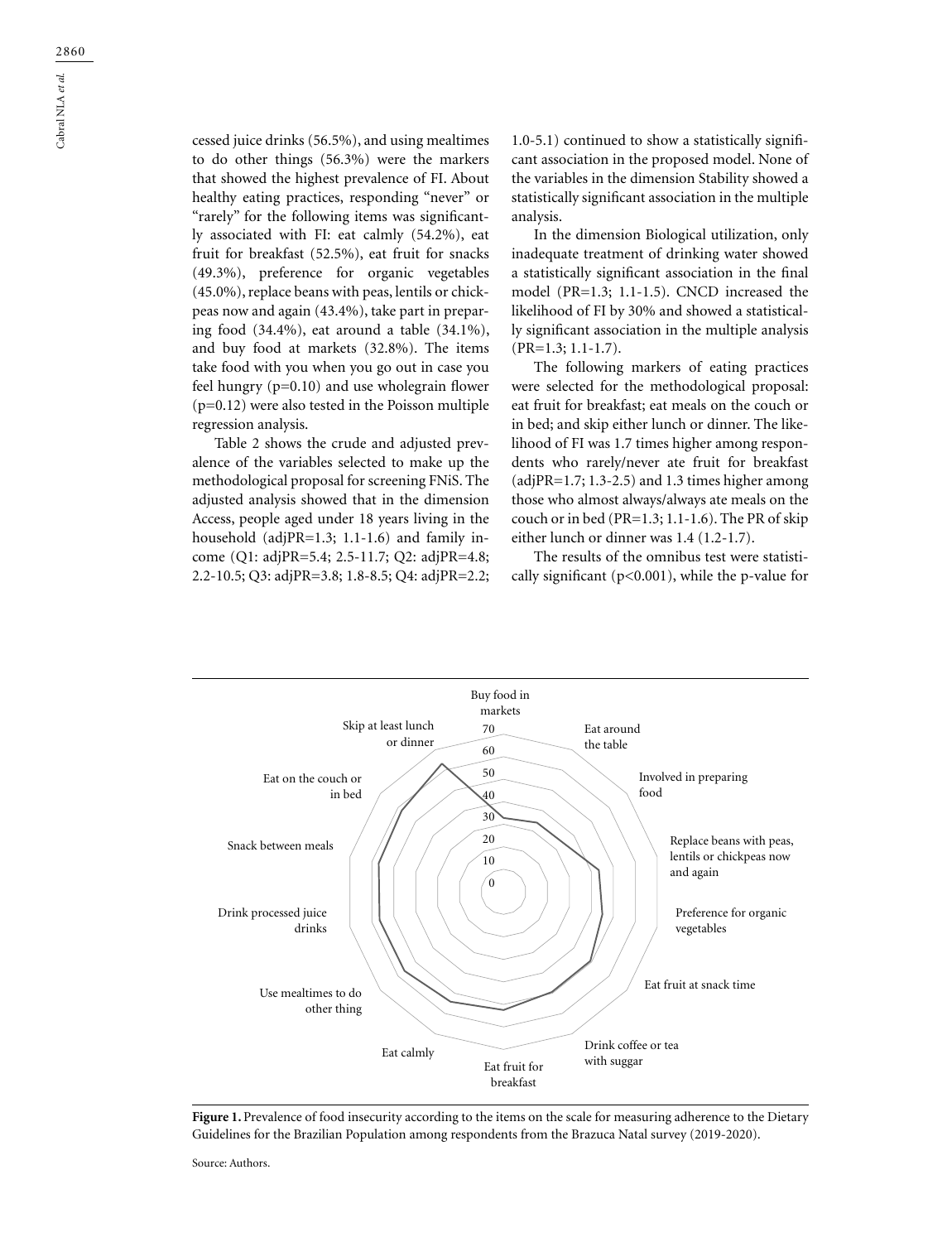deviance was not significant (p=0.54), indicating goodness fit of the model. In the ROC analysis, the area under the curve was 0.83 (95%CI 0.79- 0.87), indicating that the model is 83% accurate in predicting FNiS (Figure 2).

The scores for each item of the methodological proposal were allocated Poisson regression coefficient values (Chart 1). The cutoff point was defined based on the ROC curve, where a score of ≥2.3 indicates FNiS. The Kappa coefficient was 0.47, which according to Landis and Koch<sup>24</sup> indicates moderate agreement. The following results were obtained for the diagnostic accuracy criteria: sensitivity =0.82; specificity =0.67; positive predictive value (PPV)  $=0.64$ ; and negative predictive value (NPV) =0.83.

### **Discussion**

Overall prevalence of FI among our sample was higher than the national average in urban areas (35.1%) and similar to the rate in the Northeast  $(49.7\%)$ <sup>3</sup>, but lower than the rate in RN  $(54.7\%)$ , which has increased by 22% over the last five years<sup>3,25</sup>.

The proposal presented here considers different dimensions of FNS. People aged under 18 years living in the household, higher number of residents, and household income of less than one minimum wage increased the likelihood of FI. These conditions affect financial access to food, resulting in lower per capita income and higher spending on food and other basic needs, especially in larger families with children and adoles $cents<sup>8,26-31</sup>$ .

The inverse association between education level and FI found by the present study was expected. Likewise, Bezerra *et al*. 32 found an association between level of education and being employed and FI in a study in Brazil. Low education level hampers access to employment in the formal labor market and, consequently, to getting a well-paid  $job^{30}$ .

This study assessed both the nutritional and food components of FNS by indicators of biological utilization. Water, sanitation and hygiene play a critical role in FNS due to the health impacts of the contamination of food through poor hygiene and lack of sanitation and safe water<sup>33</sup>.

Despite an average reduction of 47.3% between 2004 and 2013, the increased likelihood of FI in households with poor sanitation has persisted in recent years in Brazil<sup>8</sup>. Various studies have confirmed an inverse relationship between



**Figure 2.** ROC curve of the predictive model for food and nutrition insecurity.

Fonte: Autores.

basic sanitation and drinking treated water and FNiS11,34,35.

Similarly to FNiS, water insecurity has a negative effect on quality of life, often causing anxiety because of the uncertainty of water supply and compromising household finances due to expenditure on obtaining drinking water<sup>36,37</sup>. Despite being a basic human right<sup>38</sup> and vital for guaranteeing the human right to adequate food and FNS, access to safe and clean water is not assessed by the BFIS.

Indicators of dietary intake are used to assess the nutritional component of FNS and are a proxy for FNiS when they do not meet the recommendations for specific food groups and/or nutrientes<sup>16,39</sup>. The DGBP is the country's main guide to healthy eating practices and is underpinned by principles that are consistent with the concept of FNS<sup>21,22</sup>. Using the indicators proposed by the healthy eating practices scale therefore provides a broader understanding of the multiple dimensions of FNS. Adherence to the dietary guidelines was inversely associated with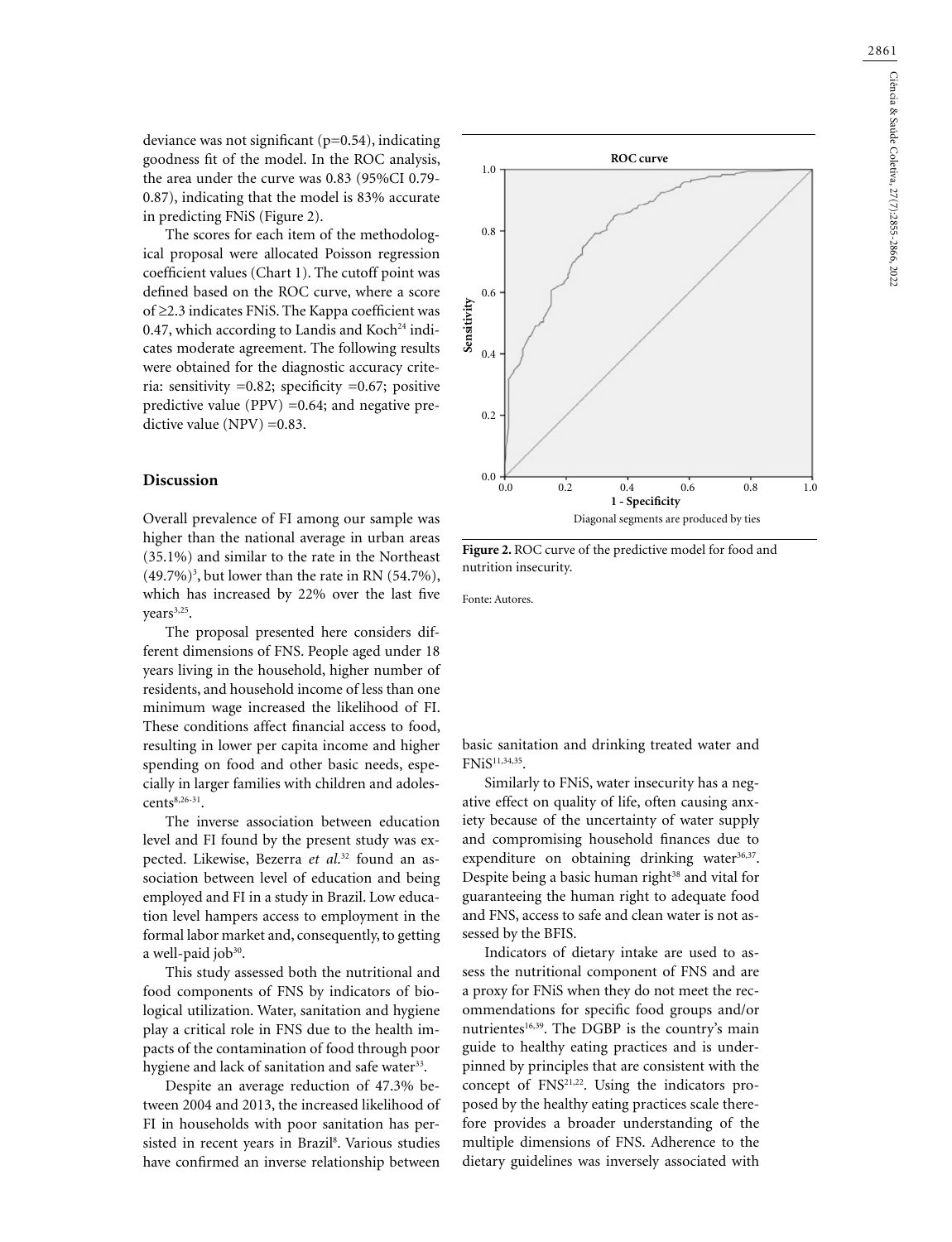FI, with those experiencing FI being less likely to adopt healthy eating practices.

A large percentage of answers were inconsistent with the guidelines related to food choices and eating practices that recommend the consumption of fresh and minimally processed foods instead of ultra-processed foods<sup>19</sup>. Unhealthy practices included eating meals on the couch or in bed and skipping either lunch or dinner, both of which were included in the methodological proposal.

These aspects address how food consumption and meals occur, specifically about the regularity, attention and characteristics of the environment<sup>19,20</sup>. Eating meals in inappropriate places, such as on the couch or in bed, can stimulate overeating and consumption of ultra-processed foods, especially in environments with cellphones or TV, which interfere with food interaction and concentration while eating<sup>20</sup>.

We highlight that ultra-processed foods are high in energy, unhealthy fats, refined sugars, and sodium, and low in dietary fiber, proteins and micronutrients. Due to their poor nutritional profile, excessive consumption of these foods is related to the obesity epidemic in Brazil and CNCD14,40,41. Thus, the high consumption of ultra-processed foods in Brazilian's diet is a major obstacle to realizing FNS.

While eating meals on the couch or in bed is not recommended, some homes do not have adequate eating environments. In small homes, for example, the dining table is commonly located in the sitting room close to the television,

| Dimensions and indicators               | $\mathbf n$ | Prevalence<br>of FI | $p^*$   | <b>Crude PR</b> | <b>Adjusted PR</b> | $p^{t}$  |
|-----------------------------------------|-------------|---------------------|---------|-----------------|--------------------|----------|
| Access                                  |             |                     |         |                 |                    |          |
| People under 18 living in the household |             |                     |         |                 |                    |          |
| Yes                                     | 164         | 57.3                | < 0.001 | $1.8(1.4-2.2)$  | $1.3(1.1-1.6)$     | 0.01     |
| No                                      | 247         | 32.0                |         |                 |                    |          |
| Family income                           |             |                     |         |                 |                    |          |
| Q1 (Up to R\$ 1,091.80)                 | 82          | 69.5                | < 0.001 | $8.2(3.8-17.9)$ | $5.4(2.5-11.7)$    | < 0.0001 |
| Q2 (R\$ 1,091.81 to R\$ 2,000.00)       | 97          | 61.9                |         | $7.3(3.4-16.0)$ | $4.8(2.2 - 10.5)$  |          |
| Q3 (R\$ 2,000.01 to R\$ 3,000.00)       | 78          | 41.0                |         | $4.9(2.2-10.9)$ | $3.8(1.8-8.5)$     |          |
| Q4 (R\$ 3,000.01 to R\$ 6,000.00)       | 83          | 21.7                |         | $2.6(1.1-6.1)$  | $2.2(1.0-5.1)$     |          |
| Q5 (Over R\$ 6,000.00)                  | 71          | 8.5                 |         |                 |                    |          |
| <b>Biological utilization</b>           |             |                     |         |                 |                    |          |
| Treatment of drinking water             |             |                     |         |                 |                    |          |
| Inadequate                              | 44          | 79.5                | < 0.001 | $2.1(1.7-2.6)$  | 1.4                | 0.01     |
| Adequate                                | 367         | 37.6                |         |                 |                    |          |
| Presence of chronic disease             |             |                     |         |                 |                    |          |
| At least one                            | 291         | 45.0                | 0.06    | $1.3(1.0-1.7)$  | 1.3                | 0.02     |
| None                                    | 120         | 35.0                |         |                 |                    |          |
| Eat fruit for breakfast                 |             |                     |         |                 |                    |          |
| Never/rarely                            | 282         | 52.5                | < 0.001 | $2.7(1.9-3.9)$  | $1.7(1.3-2.5)$     | 0.001    |
| Almost always/always                    | 129         | 19.4                |         |                 |                    |          |
| Eat meals on the couch or in bed        |             |                     |         |                 |                    |          |
| Almost always/always                    | 133         | 57.9                | < 0.001 | $1.7(1.3-2.1)$  | $1.3(1.1-1.6)$     | 0.01     |
| Never/rarely                            | 278         | 34.5                |         |                 |                    |          |
| Skip either lunch or dinner             |             |                     |         |                 |                    |          |
| Almost always/always                    | 87          | 63.2                | < 0.001 | $1.7(1.4-2.2)$  | $1.4(1.2-1.7)$     | 0.001    |
| Never/Rarely                            | 324         | 36.4                |         |                 |                    |          |

**Table 2**. Crude and adjusted prevalence ratios of the indicators included in the multidimensional methodological proposal for screening food and nutrition insecurity.

\*Pearson's chi-square test; †Wald chi-square test.

Source: Authors.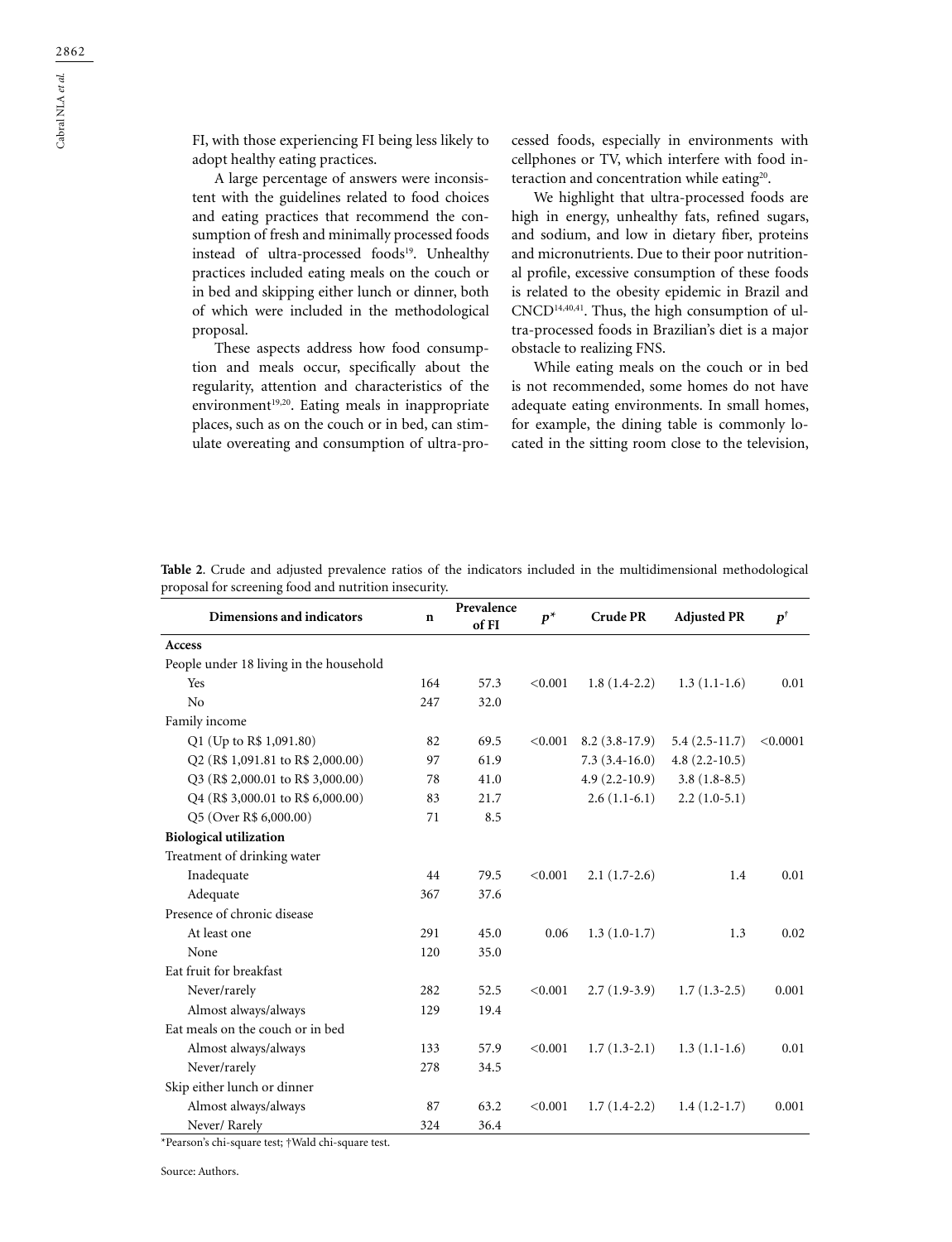2863

which is often used to compensate for a lack of human company<sup>42</sup>. Thus, this practice reflects both quantitative and qualitative aspects of food, and can often be associated with poor housing conditions and lack of income<sup>20.43</sup>.

Skipping meals is related to eating frequency. Reducing portion sizes or skipping meals is one of the main markers of FI, affecting the nutritional component of FNS due to lack of food<sup>44</sup>. However, it is necessary to understand FI beyond nutritional deficiency and hunger, especially given the high prevalence of excess weight in Brazil.

Similarly, the lack of adherence to the items referring to organization and planning indicates difficulties in preparing meals and eating at home. This study shows an association between not eating fruit at breakfast and FI and this item was included in the methodological proposal. Panigassi *et al*. 45 found that households with FI tended to have monotonous diets made up of high energy density foods, affecting intake of

fresh foods such as fruit and vegetables. In another study, consumption of fresh and minimally processed foods was lower in these households, without affecting the intake of ultra-processed foods46. Data from Brazil's latest Household Budget Survey (2017-2018) reported lower consumption of fruit, vegetables, poultry, meat and eggs with increasing levels of FI and a higher intake of cereals, legumes and flours<sup>3</sup>, and high energy density and non-perishable foods.

Nutritionally unbalanced diets increase the risk of CNCD and obesity<sup>14</sup>. Studies have shown associations between FNiS and multiple chronic conditions, especially in older adults. These relationships are bidirectional, meaning that FNiS can contribute to the development of the disease and/or deterioration of conditions and having a CNCD can compromise household finances due to the cost of treatment, creating a FI-chronic disease-FI loop47,48.

Given this complexity, measuring FNiS has

**Chart 1.** Multidimensional methodological proposal for screening food and nutrition insecurity - Vigi-FNiS.

| <b>Access</b>                                                                                          | Score |
|--------------------------------------------------------------------------------------------------------|-------|
| A. Are there any residents aged under 18 living in your home?                                          |       |
| $Yes=0.3$                                                                                              |       |
| $No=0$                                                                                                 |       |
| B. What is your total family income, including the income of all people living in the household?       |       |
| Up to R\$ 1,091.80= 1.7                                                                                |       |
| Between R\$ 1,091.81 and R\$ 2,000.00= 1.6                                                             |       |
| Between R\$ 2,000.01 and R\$ 3,000.00= 1.4                                                             |       |
| Between R\$ 3,000.00 and R\$ 6,000.00= 0.8                                                             |       |
| Over R\$ $6,000.00 = 0$                                                                                |       |
| <b>Biological utilization</b>                                                                          |       |
| C. Is your household drinking water treated?                                                           |       |
| No (untreated)=0.2                                                                                     |       |
| Yes (mineral, treated or boiled)=0                                                                     |       |
| D. Do you have one of the following conditions: hypertension, diabetes, arthritis, stroke, depression, |       |
| cancer, cardiovascular diseases, chronic lung diseases, chronic kidney disease?                        |       |
| $Yes=0.3$                                                                                              |       |
| $No=0$                                                                                                 |       |
| E. Do you eat fruit at breakfast?                                                                      |       |
| No $(rarely/never)=0.6$                                                                                |       |
| Yes (almost always/always)=0                                                                           |       |
| F. Do you eat your meals on the couch or in bed?                                                       |       |
| Yes (almost always/always)=0.3                                                                         |       |
| No (rarely/never)=0                                                                                    |       |
| G. Do you skip either lunch or dinner?                                                                 |       |
| Yes (almost always/always)=0.3                                                                         |       |
| No (rarely/never=0                                                                                     |       |
| <b>Total score</b>                                                                                     |       |

Source: Authors.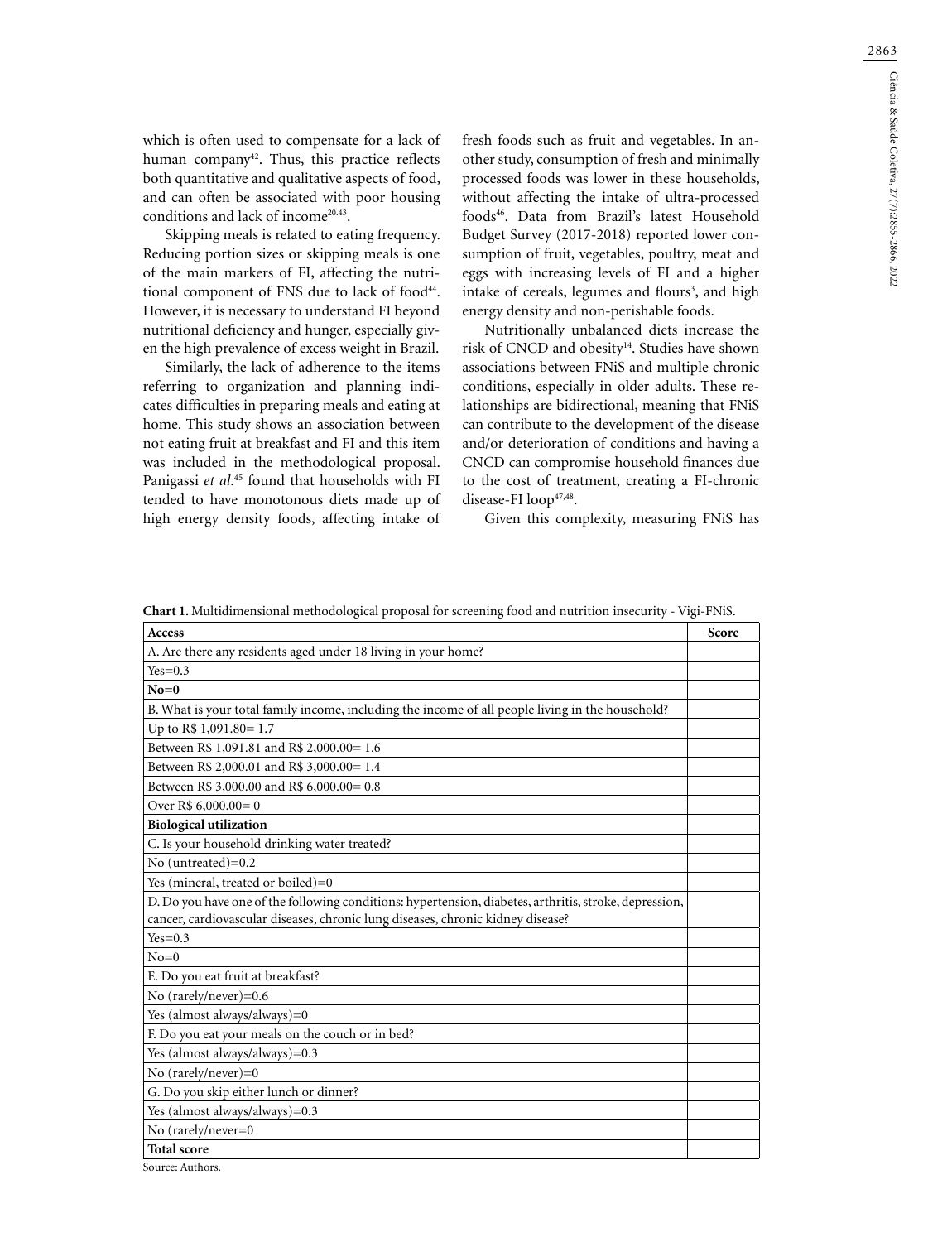several challenges due to the need to use a range of indicators. The present proposal is innovative in this regard, as it includes variables with high sensitivity for identifying FNiS. The similarities between the Vigi-FNiS and BFIS (gold standard) suggest that it is a viable screening tool. The high sensitivity value shows that the tool correctly identifies individuals experiencing FNiS, while the specificity value (0.67) is satisfactory for identifying individuals who are experiencing FI. The high NPV shows that 83% of the individuals screened negatively by the Vigi-FNiS were food secure and therefore excluded by the model. A PPV of 64% shows the proportion of negatively screened individuals who experience FNiS. Población *et al*. 49 also proposed a screening tool for identifying FI using a statistical model similar to the one described in the present study.

By including items that refer to the biological utilization dimension (nutrition component) of FNS, the Vigi-FNiS can be used to complement the food component and access dimension measured by the BFIS and provides an alternative for situations in which its application is not feasible.

Further steps need to be taken to use indicators that provide insight into elements that complement access to food and emphasize the nutritional dimension of FNS, especially in view of food, nutritional and epidemiological transitions and the current economic crisis exacerbated by the COVID-19 pandemic.

The main limitation of this study is that the cross-sectional design did not allow us to determine the cause-and-effect relationship between the variables and FI. Besides that, other relevant variables may not have been included in the multiple model due limitations of the study sample, since it was not possible to continue data collection due to the pandemic.

Despite these limitations, this study makes a valuable contribution by proposing a methodology that encompasses both the food and nutrition components of FNS. The Vigi-FNiS has the potential to be a FNiS tool for primary health care workers and providing inputs to inform the planning and implementation of intersectoral policies and actions to tackle FI.

#### **Collaborations**

NLA Cabral contributed to study conception and design, data analysis and interpretation, writing and critically revising the article, and approving the final version to be published. NPF Pequeno contributed to critically revising the article and approving the final version to be published. AGRC Oliveira contributed to critically revising the article and approving the final version to be published. DML Marchioni contributed to critically revising the article and approving the final version to be published. SCVC Lima contributed to critically revising the article and approving the final version to be published. CO Lyra contributed to study conception and design, writing and critically revising the article, and approving the final version to be published.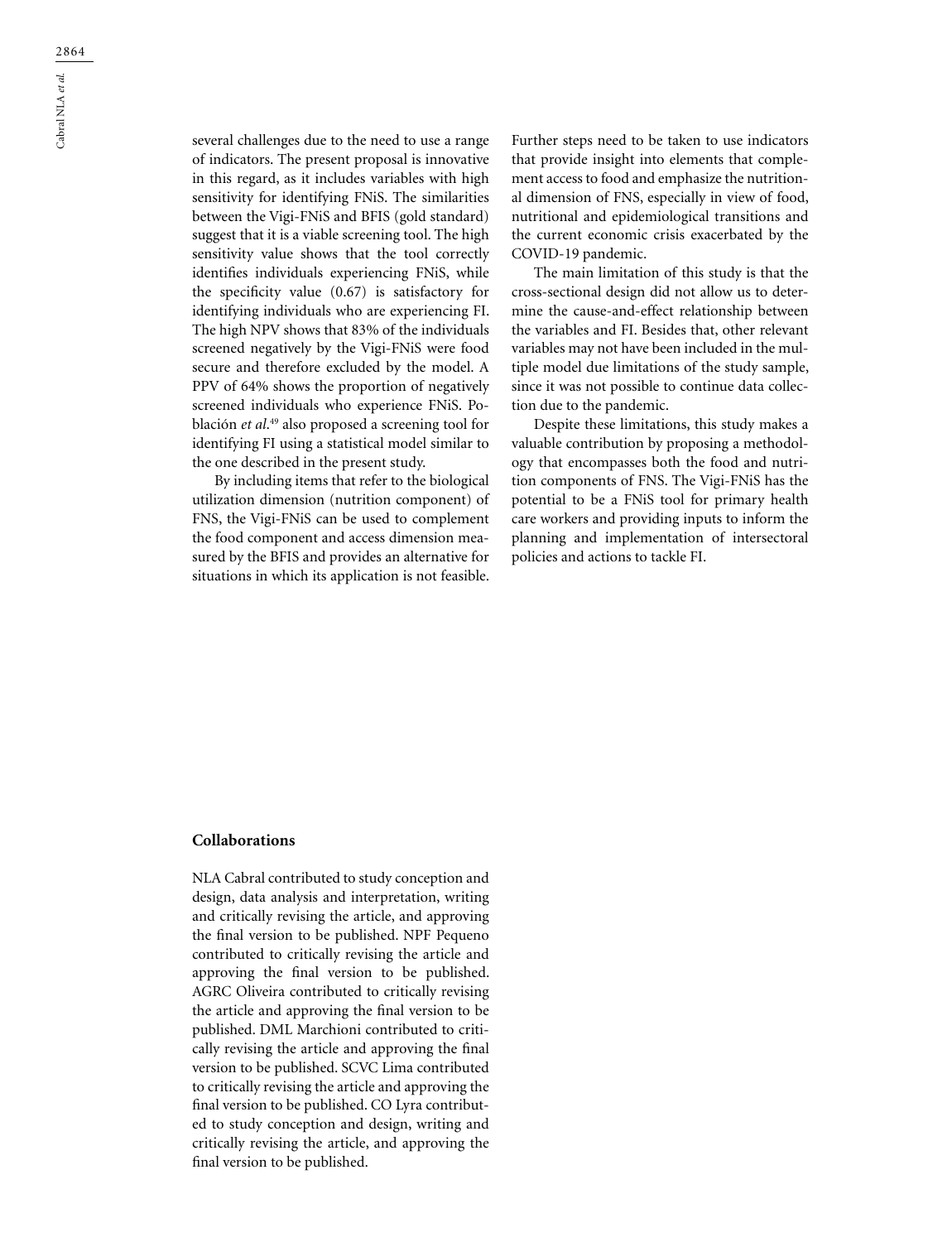### **Funding**

Coordenação de Aperfeiçoamento de Pessoal de Nível Superior - Brasil (CAPES) - Finance Code 001; Conselho Nacional de Desenvolvimento Científico e Tecnológico (CNPq) - Universal Call for Proposal application number 431053/2016-2.

### **References**

- 1. Brasil. Lei nº 11.346, de 15 de setembro de 2006. Cria o Sistema Nacional de Segurança Alimentar e Nutricional – SISAN com vistas em assegurar o direito humano à alimentação adequada e dá outras providências. *Diário Oficial da União*; 2006.
- 2. Chitiga-Mabugu M, Nhemachena C, Karuaihe S, Motala S, Tsoanamatsie N, Mashile L. *A research and Policy Unit in collaboration with the Human Sciences Research Council Economic Performance and Development*. South Africa: HSRC; 2013.
- 3. Intituto Brasileiro de Geografia e Estatística (IBGE). *Pesquisa de orçamentos familiares 2017-2018: análise da segurança alimentar no Brasil*. Rio de Janeiro: IBGE; 2020.
- 4. Rede Brasileira de Pesquisa em Soberania e Segurança Alimentar (Rede PENSSAN). *Insegurança alimentar e Covid-19 no Brasil – VIGISAN – Inquérito Nacional sobre Insegurança Alimentar no Contexto da Pandemia da Covid-19 no Brasil*. Brasília: Rede PENSSAN; 2021;
- 5. Galindo E, Teixeira MA, Araújo M, Motta R, Pessoa M, Mendes L, Rennó L. *Efeitos da pandemia na alimentação e na situação da segurança alimentar no Brasil. Food for Justice Working Paper 4* [Internet]. Berlim; 2021 [acessado 2020 maio 18]. Disponível em: https:// www.lai.fu-berlin.de/food-for-justice
- 6. Brown AGM, Esposito LE, Fisher RA, Nicastro HL, Tabor DC, Walker JR. Food insecurity and obesity: Research gaps, opportunities, and challenges. *Transl Behav Med* 2019; 9(5):980-987.
- 7. Russell JC, Flood VM, Yeatman H, Wang JJ, Mitchell P. Food insecurity and poor diet quality are associated with reduced quality of life in older adults. *Nutr Diet* 2016; 73(1):50-58.
- 8. Santos TG, Silveira JAC, Longo-Silva G, Ramires EKNM, Menezes RCE. Tendência e fatores associados à insegurança alimentar no Brasil: Pesquisa nacional por amostra de domicílios 2004, 2009 e 2013. *Cad Saude Publica* 2018; 34(4):1-17.
- 9. Brasil. Ministério do Desenvolvimento Social e Combate à Fome. Secretaria de Avaliação e Gestão da Informação. *Escala Brasileira de Insegurança Alimentar – EBIA: análise psicométrica de uma dimensão da Segurança Alimentar e Nutricional. Estudo Técnico*. Brasília: Ministério do Desenvolvimento Social e Combate à Fome; 2014.
- 10. Gregório MJ, Graça P, Nogueira J, Gomes S, Santos CA, Boavida J. Proposta Metodológica para a Avaliação da Insegurança Alimentar em Portugal. *Rev Nutricias* 2014; 21:4-11.
- 11. Morais DC, Dutra LV, Franceschini SCC, Priore SE. Insegurança alimentar e indicadores antropométricos, dietéticos e sociais em estudos brasileiros: Uma revisão sistemática. *Cien Saude Coletiva* 2014; 19(5):1475-1488.
- 12. Malta DC, Bernal RTI, Souza MDFM, Szwarcwald CL, Lima MG, Barros MBDA. Social inequalities in the prevalence of self-reported chronic non-communicable diseases in Brazil: National health survey 2013. *Int J Equity Health* 2016; 15(1):1-11.
- 13. Malta DC, Andrade SC, Claro RM, Bernal RTI, Monteiro CA. Evolução anual da prevalência de excesso de peso e obesidade em adultos nas capitais dos 26 estados brasileiros e no Distrito Federal entre 2006 e 2012. *Rev Bras Epidemiol* 2014; 17(Supl. 1):267-276.
- 14. Monteiro CA, Cannon G, Moubarac JC, Levy RB, Louzada MLC, Jaime PC. The un Decade of Nutrition, the NOVA food classification and the trouble with ultra-processing. *Public Health Nutr* 2018; 21(1):5-17.
- 15. Brasil. Ministério da Saúde (MS). Departamento de Atenção Básica, Secretaria de Atenção à Saúde. *Marco de referência da vigilância alimentar e nutricional*. Brasília: MS; 2015.
- 16. Morais DC, Lopes SO, Priore SE. Evaluation indicators of food and nutritional insecurity and associated factors: Systematic review. *Cien Saude Coletiva* 2020; 25(7):2687-2700.
- 17. World Health Organization (WHO). Physical Status: The use and Interpretation of Anthropometry. Report of a WHO Expert Committee. *World Health Organ Tech Rep Ser* 1995; 854:1-452.
- 18. Lipschitz D. Screening for nutritional status in the elderly. *Prim Care* 1994; 21:55-67.
- 19. Gabe KT, Jaime PC. Development and testing of a scale to evaluate diet according to the recommendations of the Dietary Guidelines for the Brazilian Population. *Public Health Nutr* 2019; 22(5):785-796.
- 20. Brasil. Ministério da Saúde (MS). *Guia Alimentar para a População Brasileira.* Brasília: MS; 2014.
- 21. Monteiro CA, Cannon G, Moubarac JC, Martins APB, Martins CA, Garzillo J, Canella DS, Baraldi LG, Barciotte M, Louzada ML, Levy RB, Claro RM, Jaime PC. Dietary guidelines to nourish humanity and the planet in the twenty-first century. A blueprint from Brazil. *Public Health Nutr* 2015; 18(13):2311-2322.
- 22. Gabe KT, Jaime PC. Práticas alimentares segundo o Guia alimentar para a população brasileira: fatores associados entre brasileiros adultos, 2018. *Epidemiol Serv saude Rev SUS Bras* 2020; 29(1):e2019045.